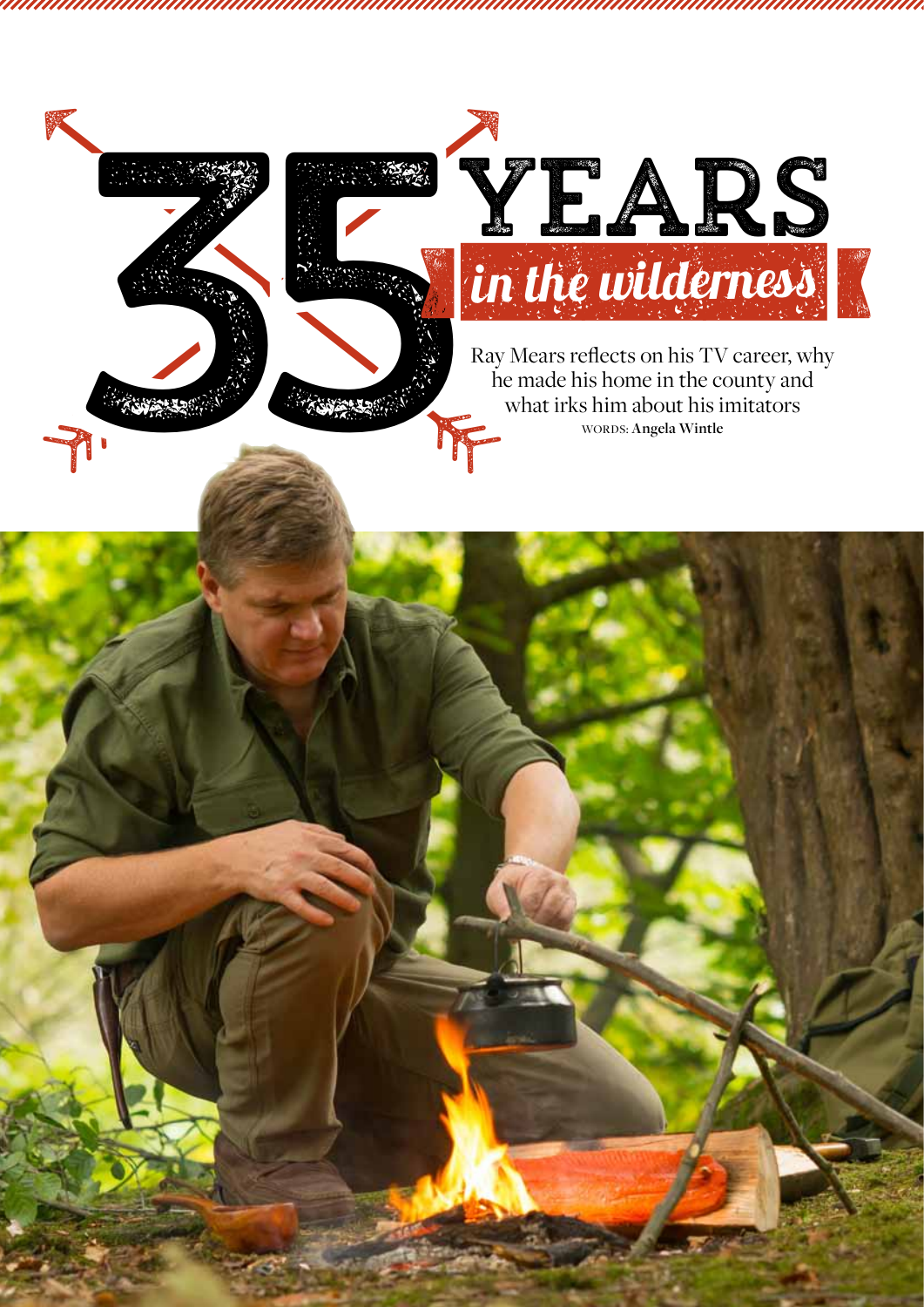## ray mears

Right: Ray leads a bushcraft class

Below: Eating fish al fresco, Ray Mears-style

ay Mears comes across as a reluctant celebrity. He usually avoids the limelight, rarely

appears on the red carpet or TV panel shows, and when he does (his 2015 appearance on the BBC's *Room 101* springs to mind) he seems out of place in the bright lights of a television studio, like a woodland creature displaced from its native, leafy habitat.

In person, he is more genial than his measured television persona might suggest, although he speaks just as knowledgeably and eloquently about his passions. It's important to remember that television sought *him* out, not the other way round. In 1993 Ray was poached by a canny television producer who had seen him giving a lecture. He became the subject of a documentary, and as he needed to find a way to boost his income, he found an agent and made it known that he was available for more work.

"I had a meeting with a producer at Pebble Mill who was making a magazine-style series about the outdoors and thought I might be able to do five threeminute items," he says. "I did a screen test and ended up doing six ten-minute items. This is how my first ever TV series, *Tracks*, was born. Back then, nobody had done bushcraft on television. At the time, it was called survival, which is the shorthand of bushcraft. It's

you don't have much "I've steered away from and East Sussex is what you teach if time. It doesn't require finesse to get by. But in bushcraft there's a lot of finesse; it's the study of a lifetime."

Ray is chatting at Woodlore, his wilderness bushcraft school in deepest East Sussex. It doesn't take long to pinpoint its whereabouts online, but he is nonetheless reluctant to discuss its precise location – "we try to keep a low profile".

He grew up in Kenley, in Croydon, Surrey, and isn't far removed from the small, selfcontained boy who spent much of his childhood camping out on the North Downs and tracking foxes in his local woods. The fact that he was an only child was significant. "I'm very happy in my own



company, and I like being alone in the wild. Being alone means there are fewer disturbances, so you see more."

Ray didn't go to university and had hoped to get into the Royal Marines, but was thwarted by poor eyesight. Instead, he read voraciously and taught himself bushcraft, seeking out experts and badgering them to pass on their skills. He worked in the City briefly, but chafed at the constraints and started running bushcraft courses instead, alongside a career as a natural history photographer. That led on to books and television.

It was the dense woodland of the High Weald that originally attracted him to Sussex. "I can't live without trees

putting bushcraft on

what I was doing"

the most wooded television because I got part of England," sick of people copying he says. "Sussex also has an amazing variety

of wild plant species because we have such a diverse range of habitats – from freshwater wetland areas and salt marshes to shingle shores."

Last year marked the 35th anniversary of his school, which runs two-day and week-long courses on fundamental bushcraft, woodlore tracking and wilderness navigation, as well as expeditions abroad following in the footsteps of the heroes of Telemark, tracking leopard and rhino with the Kalahari bushmen or travelling to the frozen Arctic Circle to sleep beneath the beautiful glow of the northern lights. This year, Ray will be leading some of the expeditions

himself. Courses do not come cheap, but Ray maintains that they are the best at what they do, despite the growing competition.

"We don't advertise and we have a very small team of outdoor instructors who come through our system. The fundamental bushcraft course is where we start people, which is a broad-based introduction to the subject.

"Bushcraft is about people and nature – bringing the two closer together. So if I was to take you for a walk in the woods and told you what's there, I wouldn't just be telling you the names of things. I'd be showing you their uses and values, which makes it easy to remember them. Once you know the trees and plants around you for what they can do, you cherish them. It's a very practical way of involving people in large conservation issues."

Inevitably, this leads us on to global warming. He acknowledges it's a depressing subject and deals with it by trying not to think about it too much. "There's a real lack of leadership in politics. It's all about point-scoring rather than making any attempt to make the world a better place. It has been very disappointing to see Donald Trump undoing the good work

## **GOOD TO KNOW**

Ray Mears is celebrating the 35th anniversary of his bushcraft school, Woodlore, with a return to the field as a course leader this year. Participants will have the opportunity to work closely with him and master the skills of wilderness travel. To find out more, visit *raymears.com*

Photo: David Osborn Photo: David Osborn



 $\blacktriangleright$